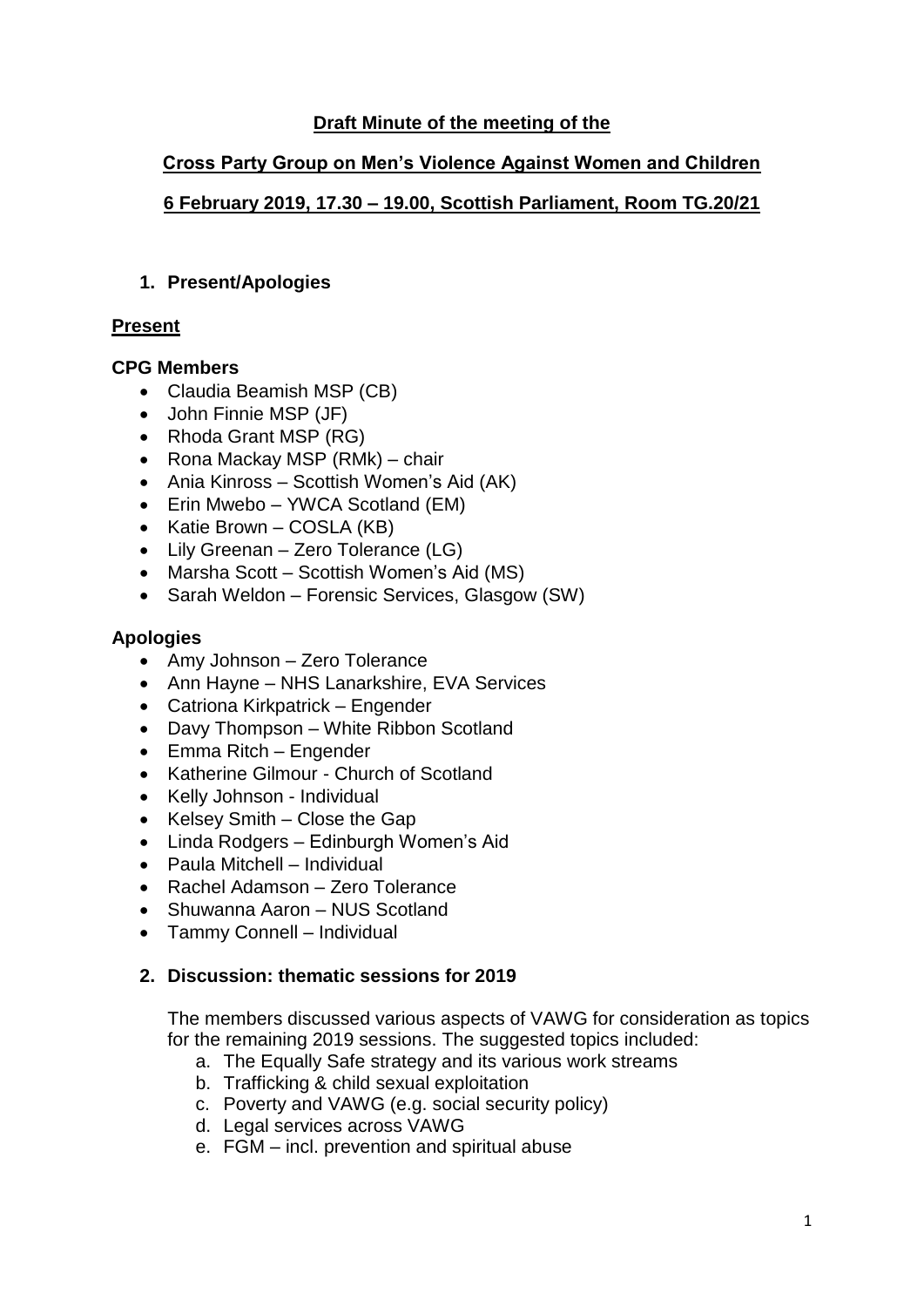- f. Rural areas challenges faced by services providers, examples of good/innovative practice etc.
- g. Women with No Recourse to Public Funds (NRPF) status & destitution of women and children
- h. Housing and homelessness incl. current Homelessness Strategy and issues regarding pets
- i. Legal services what's working well and what isn't
- j. New Domestic Abuse Bill implementation it's impact on local authorities, relevant training for agencies, tracking the first court case prosecuted under the new law
- k. Brexit incl. settled status and its impact on women

RG suggested joint meetings with other relevant CPG's, e.g. on Human [Trafficking,](https://www.parliament.scot/msps/human-trafficking.aspx) [Children and Young People](https://www.parliament.scot/msps/children-and-young-people.aspx) and [Women's Justice.](https://www.parliament.scot/msps/womens-justice.aspx)

The overall themes emerging from the discussions were (in no particular order):

- Children and Young People
- VAWG policy and services in rural areas
- FGM
- Poverty and homelessness of women and children and VAWG, including NRPF
- Legal Services
- Equally Safe update

CB and MS suggested inviting relevant ministers or Cabinet Secretaries, incl. Childcare and Early Years, Older People and Equalities, and Justice.

MS suggested adding the implementation of the DA Bill as a standing agenda item, rather than a theme itself.

The theme of Brexit will be kept on stand-by, as still no clarity around exact dates and final arrangements.

**Action:** MS to identify relevant speakers for the themes and identify possible dates for joint CPG meetings.

#### **3. Cross-Party Group business**

- A. Approval of previous minutes: minutes of CPG December 5th 2018 were approved.
- B. Matters arising from minutes:
	- a. MS passed on thanks to the members from the international group of visitors, attending the December meeting.